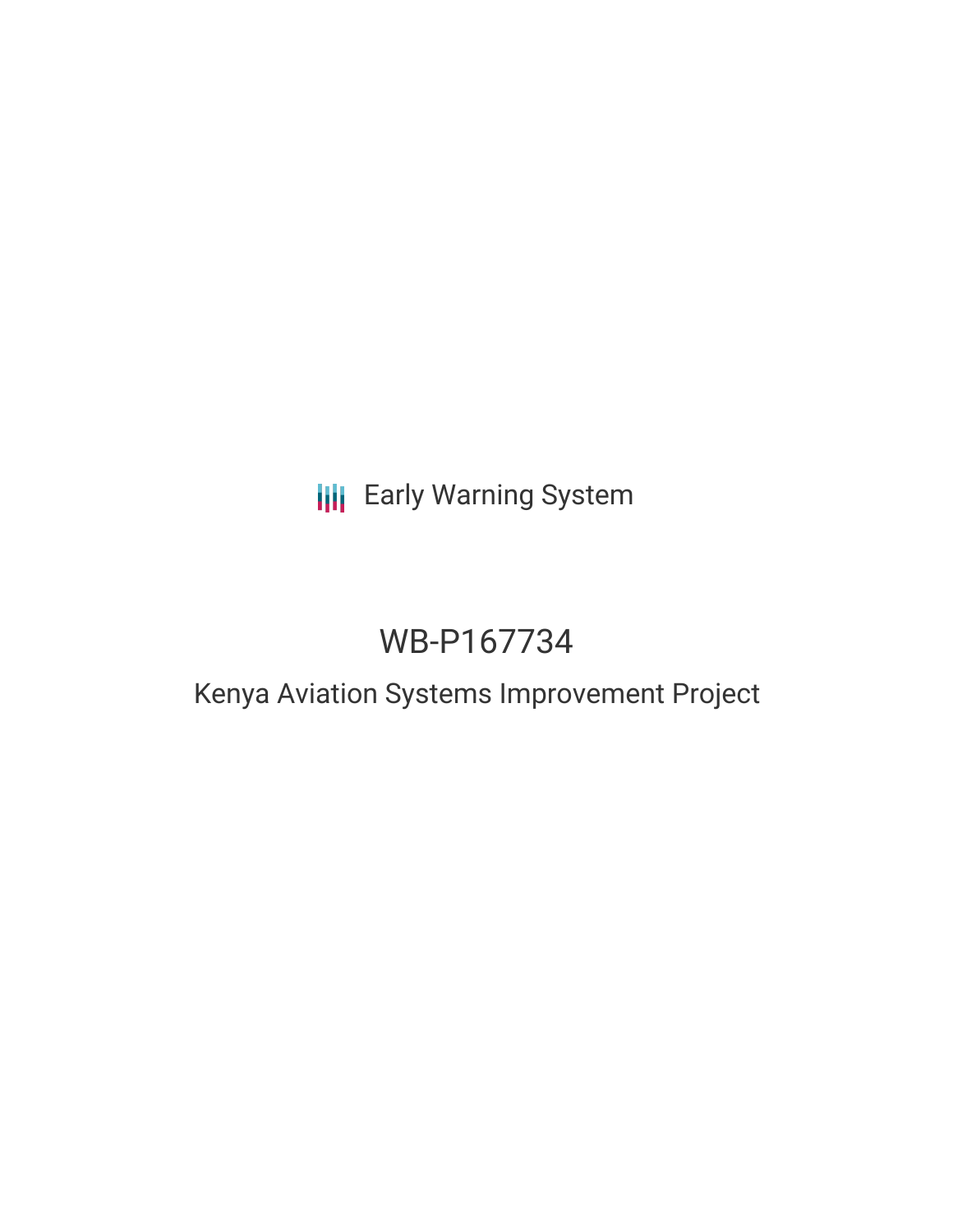

### **Quick Facts**

| <b>Countries</b>               | Kenya               |
|--------------------------------|---------------------|
| <b>Financial Institutions</b>  | World Bank (WB)     |
| <b>Status</b>                  | Proposed            |
| <b>Bank Risk Rating</b>        | U                   |
| <b>Borrower</b>                | Government of Kenya |
| <b>Sectors</b>                 | Transport           |
| <b>Investment Amount (USD)</b> | \$107.00 million    |
| <b>Project Cost (USD)</b>      | \$257.00 million    |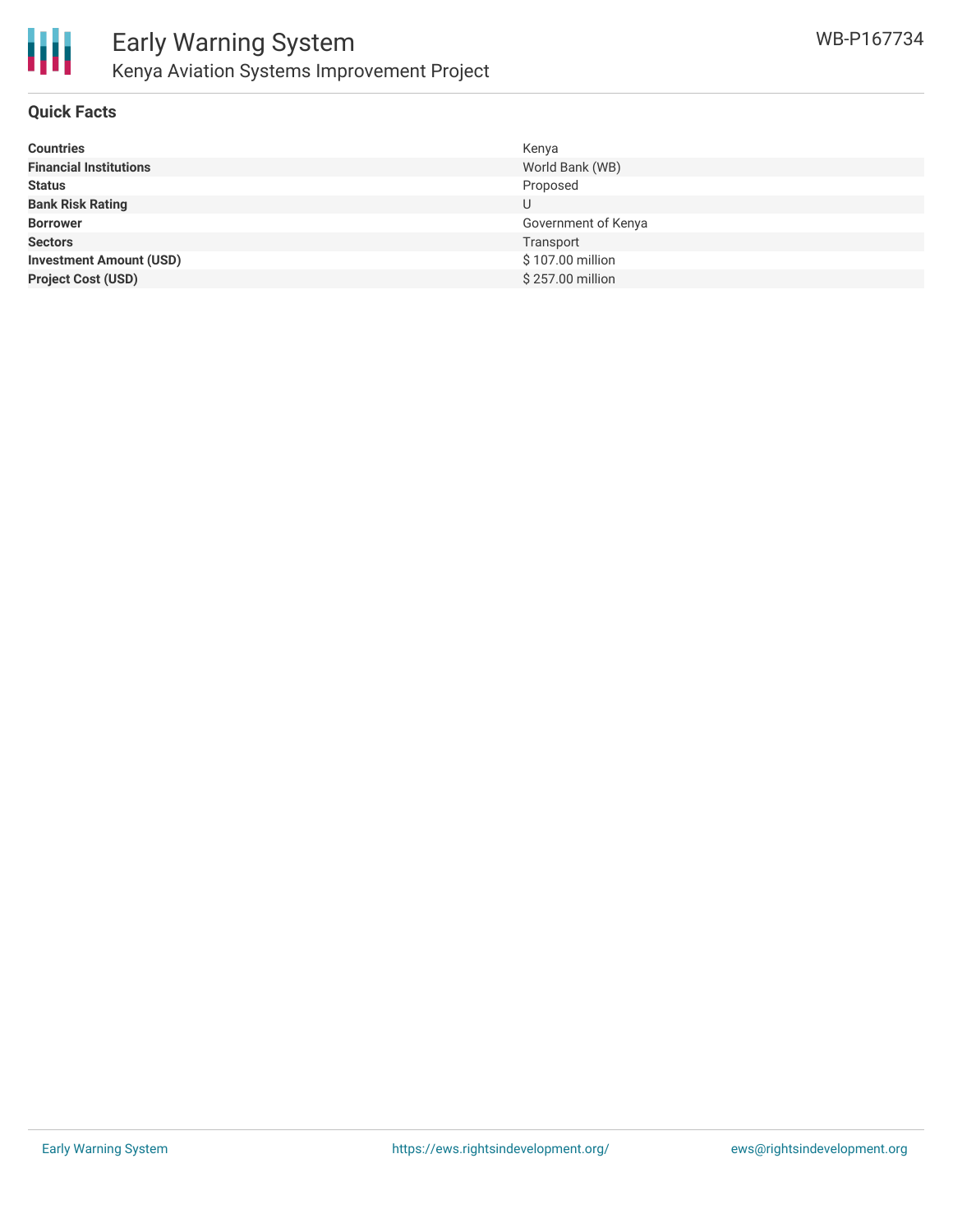

#### **Project Description**

The project development objective is to enhance aviation security, safety and institutional capacity of select air transport institutions in Kenya.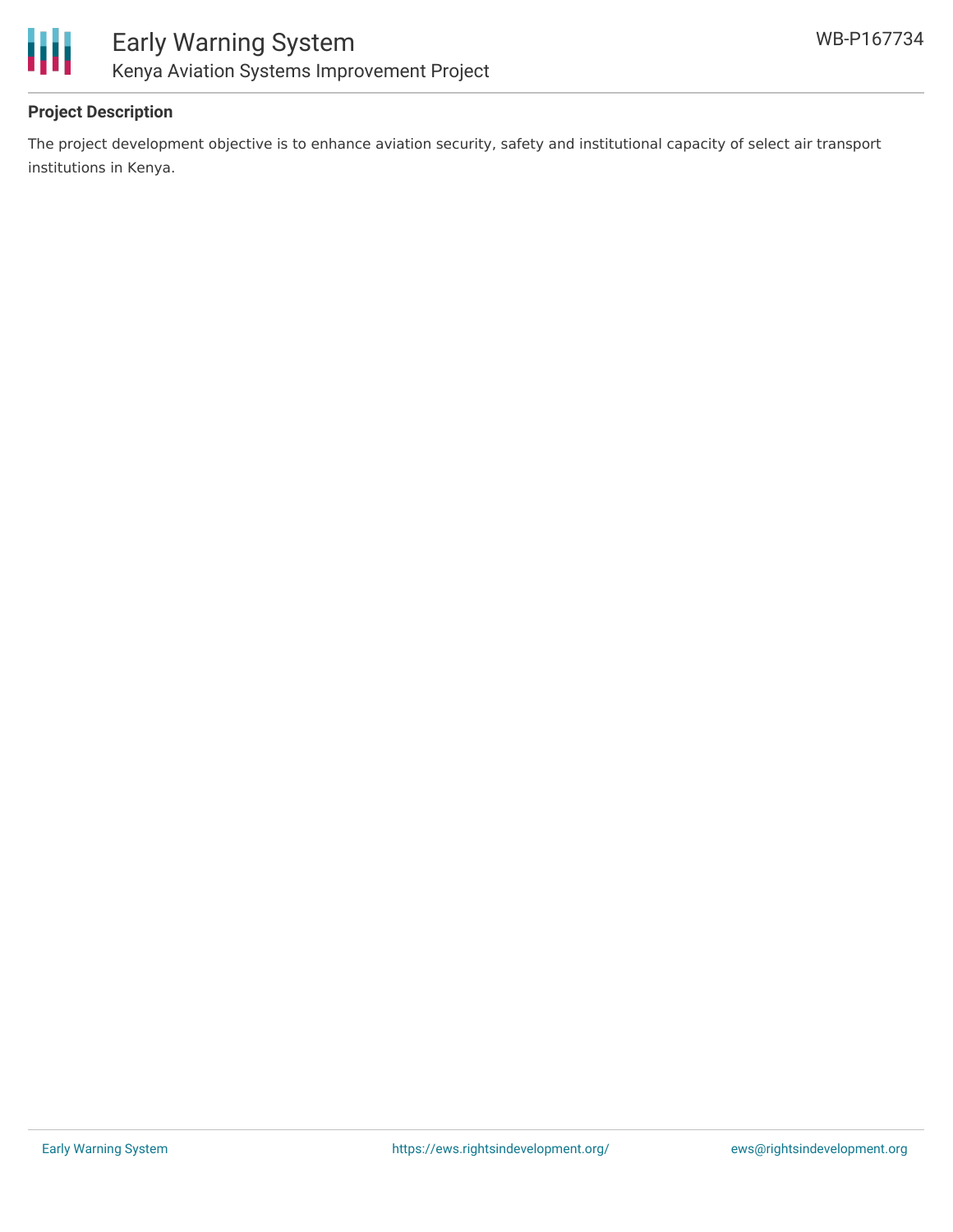

#### **Investment Description**

World Bank (WB)

No investment type available at the time of the snapshot